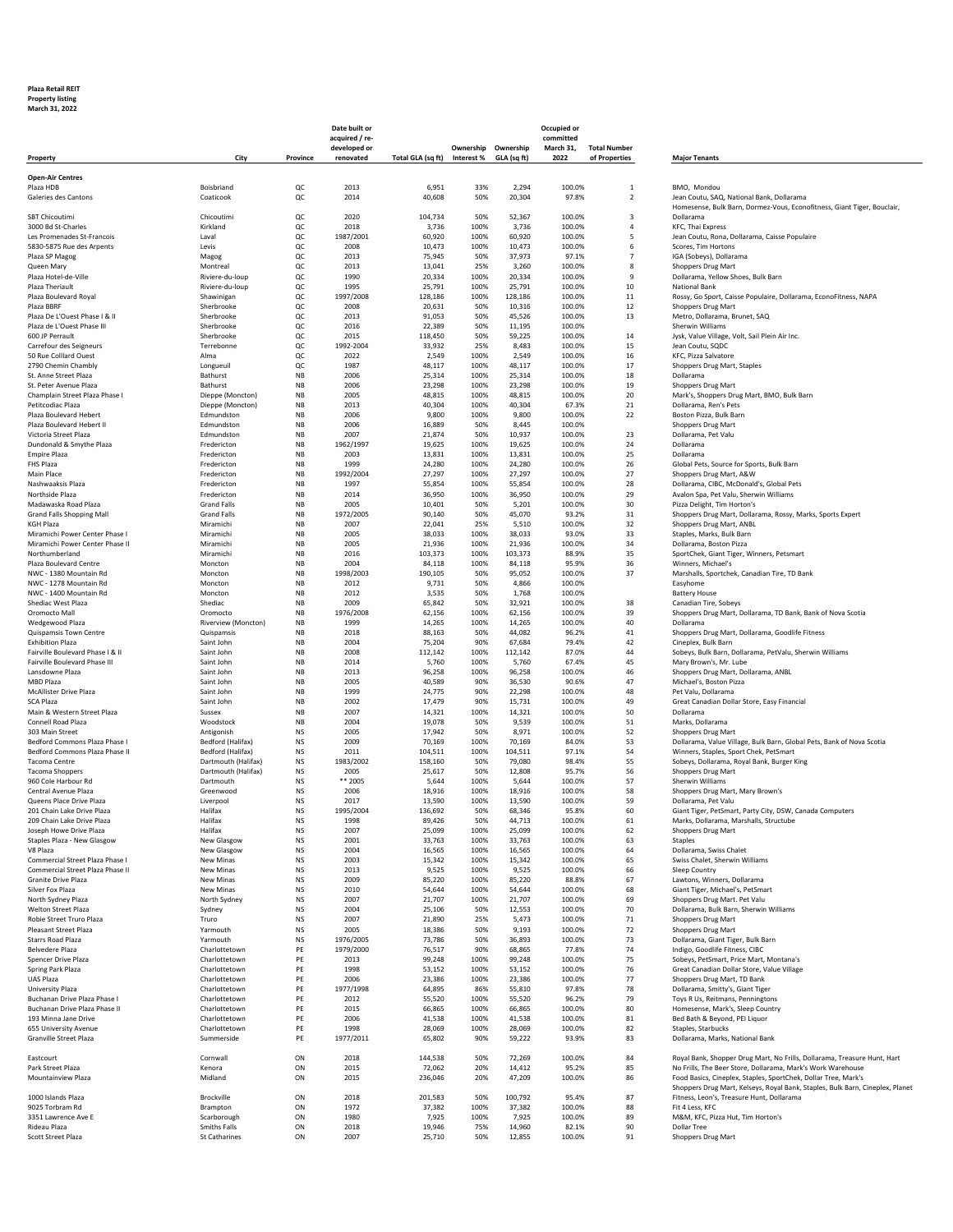| 204 First Ave                                                      | St. Thomas                | ON                     | 1959/2004            | 27,362          | 100%         | 27,362          | 93.3%            | 92         | Shoppers Drug Mart                                                     |
|--------------------------------------------------------------------|---------------------------|------------------------|----------------------|-----------------|--------------|-----------------|------------------|------------|------------------------------------------------------------------------|
| 572-588 Arthur St                                                  | <b>Thunder Bay</b>        | ON                     | 1998/2004            | 33,440          | 100%         | 33,440          | 100.0%           | 93         | Shoppers Drug Mart, A&W                                                |
| Riverside Drive Plaza                                              | Timmins                   | ON                     | 2014                 | 35,246          | 80%          | 28,197          | 100.0%           | 94         | Giant Tiger, Dollar Tree                                               |
| CBS Plaza                                                          | Conception Bay South      | <b>NL</b>              | 2006                 | 22,980          | 100%         | 22,980          | 100.0%           | 95         | Shoppers Drug Mart                                                     |
| Kenmount Road Plaza                                                | St. John's                | <b>NL</b>              | 2006                 | 20,265          | 100%         | 20,265          | 100.0%           | 96         | Montana's, Easy Home                                                   |
| <b>Stavanger Drive</b>                                             | St. John's                | NL                     | 2011                 | 50,563          | 90%          | 45,507          | 100.0%           | 97         | Best Buy, PetSmart, Montana's                                          |
| Powell Drive Plaza                                                 | Carbonear                 | NL                     | 2012                 | 15,931          | 100%         | 15,931          | 100.0%           | 98         | Dollarama, Pet Valu                                                    |
| Sub total                                                          |                           |                        |                      | 4,969,086       |              | 3,640,294       | 96.9%            |            |                                                                        |
| <b>Enclosed Malls</b>                                              |                           |                        |                      |                 |              |                 |                  |            |                                                                        |
| Les Galeries Montmagny/Plaza Tache                                 | Montmagny                 | QC                     | 1990/1997            | 138,097         | 50%          | 69,048          | 87.9%            | 99         | Maxi, Hart, Dollarama, National Bank, Intersport, Bulk Barn            |
| Les Promenades du Cuivre                                           | Rouyn-Noranda             | QC                     | 1987/2003            | 153,170         | 100%         | 153,170         | 90.5%            | 100        | Hart, Shoppers Drug Mart, Royal Bank, Staples, Intersport              |
|                                                                    |                           |                        |                      |                 |              |                 |                  |            | Bed Bath & Beyond, Sportchek, Dollarama, Goodlife Fitness, Rossy, Home |
| The Village Shopping Centre                                        | St. John's                | <b>NL</b>              | 1978/2006            | 427,642         | 50%          | 213,821         | 78.2%            | 101        | Hardware, Coffey Dermatology                                           |
| Sub total                                                          |                           |                        |                      | 718,909         |              | 436,039         | 82.7%            |            |                                                                        |
|                                                                    |                           |                        |                      |                 |              |                 |                  |            |                                                                        |
| <b>Single Use</b>                                                  |                           |                        |                      |                 |              |                 |                  |            |                                                                        |
| Beauport                                                           | Beauport                  | QC                     | 2013                 | 2,925           | 100%         | 2,925           | 100.0%           | 102        | Couche Tard                                                            |
| 230 8E Ave                                                         | Dolbeau                   | QC                     | 1977                 | 1,863           | 100%         | 1,863           | 100.0%           | 103        | KFC                                                                    |
| 335 Sir Wilfrid Laurier                                            | Beloeil                   | QC                     | ** 2005              | 2,010           | 100%         | 2,010           | 100.0%           | 104        | Rotisserie Benny                                                       |
| 1166 Rue Volta                                                     | Boucherville              | QC                     | 1994                 | 5,500           | 100%         | 5,500           | 100.0%           | 105        | Allo Mon Coco                                                          |
| 1165 Rue Volta                                                     | Boucherville              | QC                     | 1994                 | 6,636           | 100%         | 6,636           | 100.0%           | 106        | La Belle et La Boeuf                                                   |
| 990 Rue Montarville                                                | Boucherville              | QC                     | ** 2005              | 2,034           | 100%         | 2,034           | 100.0%           | 107        | Rotisserie Benny                                                       |
| 315 Boul Ste Anne                                                  | Beauport                  | QC                     | ** 2005/2016         | 2,700           | 100%         | 2,700           | 100.0%           | 108        | <b>Tim Hortons</b>                                                     |
| 6445 Taschereau Blvd.<br>1220 Provancher St & 1130 de la Chaudiere | Brossard                  | QC<br>QC               | 1975<br>2008         | 3,193<br>17,293 | 100%<br>100% | 3,193<br>17,293 | 100.0%<br>100.0% | 109<br>110 | KFC, Taco Bell<br><b>Shoppers Drug Mart</b>                            |
| 11075 Henri Bourassa Blvd                                          | Cap Rouge<br>Charlesbourg | QC                     | 1988/2007            | 33,200          | 100%         | 33,200          | 100.0%           | 111        | Shoppers Drug Mart                                                     |
| 466 Ste Genevieve                                                  | Chicoutimi                | QC                     | 1970                 | 2,316           | 100%         | 2,316           | 100.0%           | 112        | KFC                                                                    |
| 379 Rue Child                                                      | Coaticook                 | QC                     | ** 2005              | 4,170           | 100%         | 4,170           | 100.0%           | 113        | McDonalds                                                              |
| Plaza BDP Deux Montagnes                                           | <b>Deux Montanges</b>     | QC                     | 2007                 | 16,940          | 37.5%        | 6,353           | 100.0%           | 114        | <b>Shoppers Drug Mart</b>                                              |
| 91 Bd Harwood                                                      | Dorion                    | QC                     | 1974                 | 2,196           | 100%         | 2,196           | 100.0%           | 115        | KFC, Pizza Hut                                                         |
| 1605 Bd St-Joseph                                                  | Drummondville             | QC                     | 1969                 | 2,257           | 100%         | 2,257           | 100.0%           | 116        | KFC                                                                    |
| 258 Rue Notre-Dame                                                 | <b>Gatineau Mills</b>     | QC                     | ** 2005              | 2,361           | 100%         | 2,361           | 100.0%           | 117        | KFC                                                                    |
| Bureau en Gros                                                     | Granby                    | QC                     | 2000                 | 25,695          | 50%          | 12,848          | 100.0%           | 118        | Staples                                                                |
| 703 Rue Principale                                                 | Granby                    | QC                     | 1976                 | 2,681           | 100%         | 2,681           | 100.0%           | 119        | KFC                                                                    |
| 3814 Bd Harvey<br>650 Boul. Taschereau                             | Jonquiere                 | QC                     | 1970<br>$***$ 2005   | 2,855           | 100%<br>100% | 2,855           | 100.0%           | 120<br>121 | KFC                                                                    |
| 1125-1185 Provost                                                  | La Prairie<br>Lachine     | QC<br>QC               | 1965                 | 2,646<br>11,477 | 100%         | 2,646<br>11,477 | 100.0%<br>100.0% | 122        | <b>Foodtastic Group</b>                                                |
| 1110 Rue Provost                                                   | Lachine                   | QC                     | ** 2005              | 1,486           | 100%         | 1,486           | 100.0%           | 123        | Shoppers Drug Mart<br>Subway                                           |
| 125 Rue Bethany                                                    | Lachute                   | QC                     | ** 2005              | 2,215           | 100%         | 2,215           | 100.0%           | 124        | Star Pizza                                                             |
| 1551 Boul. Shevchenko                                              | Lasalle                   | QC                     | 1969                 | 2,321           | 100%         | 2,321           | 100.0%           | 125        | KFC                                                                    |
| 2997 Ch.Chambly                                                    | Longueuil                 | QC                     | 1973                 | 2,227           | 100%         | 2,227           | 100.0%           | 126        | KFC                                                                    |
| Plaza TS Magog                                                     | Magog                     | QC                     | 2006                 | 17,452          | 50%          | 8,726           | 100.0%           | 127        | Shoppers Drug Mart                                                     |
| 969 Rue Du Phare Ouest                                             | Matane                    | QC                     | 1974                 | 1,982           | 100%         | 1,982           | 100.0%           | 128        | KFC                                                                    |
| 90 Blvd Tache                                                      | Montmagny                 | QC                     | 2007                 | 3,000           | 50%          | 1,500           | 100.0%           | 129        | Parkland Fuel Corporation                                              |
| 8222 Maurice-Duplessis Blvd                                        | Montreal                  | QC                     | 1999                 | 10,300          | 50%          | 5,150           | 100.0%           | 130        | <b>Shoppers Drug Mart</b>                                              |
| 9215 Sherbrooke St E                                               | Montreal                  | QC                     | 1979                 | 10,118          | 100%         | 10,118          | 100.0%           | 131        | Shoppers Drug Mart                                                     |
| 1 Mont-Royal Ave E<br>5272 Rue Sherbrooke O                        | Montrea                   | QC                     | 1940<br>1978         | 15,539          | 50%<br>100%  | 7,770           | 100.0%           | 132        | Shoppers Drug Mart<br>KFC                                              |
| 8710 Rue Sherbrooke E                                              | Montreal<br>Montreal      | QC<br>QC               | 1967                 | 1,978<br>3,060  | 100%         | 1,978<br>3,060  | 100.0%<br>100.0% | 133<br>134 | KFC                                                                    |
| 4980 Bd D Des Sources                                              | Pierrefonds               | QC                     | 1970                 | 2,650           | 100%         | 2,650           | 100.0%           | 135        | KFC                                                                    |
| 164 Bd Greber                                                      | Pointe Gatineau           | QC                     | ** 2005              | 3,934           | 100%         | 3,934           | 100.0%           | 136        | Foodtastic Group                                                       |
| 1086 Lariviere                                                     | Rouyn-Noranda             | QC                     | 2013                 | 2,700           | 100%         | 2,700           | 100.0%           | 137        | <b>Tim Hortons</b>                                                     |
| 1465 Rue King Ouest                                                | Sherbrooke                | QC                     | 1976                 | 4,323           | 100%         | 4,323           | 100.0%           | 138        | KFC                                                                    |
| 180 Rue Fiset                                                      | Sorel-Tracy               | QC                     | 1972                 | 2,094           | 100%         | 2,094           | 100.0%           | 139        | KFC, Pizza Hut                                                         |
| 104 Bd Arthur-Sauve                                                | St. Eustache              | QC                     | 1973                 | 1,913           | 100%         | 1,913           | 100.0%           | 140        | KFC                                                                    |
| 1550 1E Avenue Ouest                                               | St. Geo. Beauce           | QC                     | 1976                 | 2,560           | 100%         | 2,560           | 100.0%           | 141        | KFC                                                                    |
| 1595 Cote Vertu                                                    | St. Laurent               | QC                     | 1971                 | 3,140           | 100%         | 3,140           | 100.0%           | 142        | KFC, Taco Bell                                                         |
| 590 Rue Principale Ste<br>60 Bd Cure Labelle                       | Ste Agathe                | QC<br>QC               | 1973<br>1970         | 2,213<br>2,286  | 100%<br>100% | 2,213<br>2,286  | 100.0%<br>100.0% | 143<br>144 | KFC<br>KFC                                                             |
| 680 Bd Du Seminaire                                                | Ste Therese<br>St-jean    | QC                     | 1972                 | 3,442           | 100%         | 3,442           | 100.0%           | 145        | KFC                                                                    |
| 291 Bd Des Laurentides                                             | St-Jerome                 | QC                     | 1970                 | 3,553           | 100%         | 3,553           | 100.0%           | 146        | KFC                                                                    |
| 9205 Bd Lacordaire                                                 | St-Leonard                | QC                     | 1970                 | 3,315           | 100%         | 3,315           | 100.0%           | 147        | A&W                                                                    |
| 947 Bd Des Seigneurs                                               | Terrebonne                | QC                     | 1975                 | 3,276           | 100%         | 3,276           | 100.0%           | 148        | KFC                                                                    |
| 31 Boul. Frontenau O                                               | <b>Thetford Mines</b>     | QC                     | 1976                 | 3,010           | 100%         | 3,010           | 100.0%           | 149        | KFC                                                                    |
| Plaza Jean XXIII                                                   | <b>Trois-Rivieres</b>     | QC                     | 2007                 | 16,721          | 50%          | 8,361           | 100.0%           | 150        | Shoppers Drug Mart                                                     |
| 1080 Bd Des Recollets                                              | <b>Trois-Rivieres</b>     | QC                     | 1969                 | 2,588           | 100%         | 2,588           | 100.0%           | 151        | KFC                                                                    |
| 314 Ch. Laroque                                                    | Valleyfield               | QC                     | 1970                 | 2,196           | 100%         | 2,196           | 100.0%           | 152        | KFC                                                                    |
| 620 Rue Notre-Dame                                                 | Victoriaville             | OC.                    | 1972<br>1977         | 2.376           | 100%<br>100% | 2.376           | 0.0%             | 153<br>154 | KFC                                                                    |
| 1689 Bd Des Laurentides<br>602 Av. Laure                           | Vimont<br>Sept-Iles       | QC<br>QC               | 1971                 | 2,211<br>2,228  | 100%         | 2,211<br>2,228  | 100.0%<br>100.0% | 155        | SQDC                                                                   |
| 180 Blvd Hebert                                                    | Edmundston                | NB                     | ** 2005              | 2,430           | 100%         | 2,430           | 100.0%           | 156        | KFC                                                                    |
| 1165 Prospect St                                                   | Fredericton               | NB                     | ** 2005              | 1,617           | 100%         | 1,617           | 100.0%           | 157        | KFC                                                                    |
| Miramichi West Plaza                                               | Miramichi                 | NB                     | 2009                 | 18,210          | 100%         | 18,210          | 100.0%           | 158        | Shoppers Drug Mart                                                     |
| 681 Mountain Road                                                  | Moncton                   | NB                     | 2004                 | 19,504          | 25%          | 4,876           | 100.0%           | 159        | Shoppers Drug Mart                                                     |
| 945 Mountain Rd                                                    | Moncton                   | NB                     | ** 2005              | 2,095           | 100%         | 2,095           | 100.0%           | 160        | KFC                                                                    |
| <b>Staples Moncton</b>                                             | Moncton                   | NB                     | 2015                 | 24,999          | 100%         | 24,999          | 100.0%           | 161        | <b>Staples</b>                                                         |
| Carson & Mapleton<br>283 Main St                                   | Moncton<br>Nashwaaksis    | NB<br>NB               | 2018<br>** 2005      | 5,400<br>1,692  | 100%<br>100% | 5,400<br>1,692  | 100.0%<br>100.0% | 162<br>163 | Milestone's<br>KFC                                                     |
| 145 Pleasant St                                                    | Newcastle                 | NB                     | ** 2005              | 1,692           | 100%         | 1,692           | 100.0%           | 164        | KFC                                                                    |
| 413 Coverdale Rd                                                   | Riverview                 | NB                     | ** 2005              | 5,000           | 100%         | 5,000           | 100.0%           | 165        | McDonald's                                                             |
| Staples Saint John                                                 | Saint John                | NB                     | 1997                 | 25,293          | 100%         | 25,293          | 100.0%           | 166        | Staples                                                                |
| Crown Street Plaza                                                 | Saint John                | NB                     | 2006                 | 21,764          | 100%         | 21,764          | 100.0%           | 167        | Shoppers Drug Mart                                                     |
| Millidge Ave PJC                                                   | Saint John                | NB                     | 2016                 | 13,941          | 100%         | 13,941          | 100.0%           | 168        | Jean Coutu                                                             |
| Main and Sackville                                                 | Shediac                   | NB                     | 2009                 | 23,652          | 100%         | 23,652          | 100.0%           | 169        | <b>Shoppers Drug Mart</b>                                              |
| Main and Victoria                                                  | Shediac                   | NB                     | 2007                 | 10,287          | 100%         | 10,287          | 100.0%           | 170        | Dollarama                                                              |
| 201 Main Street                                                    | Sussex                    | NB                     | 2007                 | 16,915          | 25%          | 4,229           | 100.0%           | 171        | Shoppers Drug Mart                                                     |
| 9 James St                                                         | Antigonish                | <b>NS</b>              | ** 2005/2016         | 2,850           | 100%         | 2,850           | 100.0%           | 172        | Tim Horton's                                                           |
| 210 Wyse Road<br>251-255 Commercial St                             | Dartmouth<br>Glace Bay    | <b>NS</b><br><b>NS</b> | ** 2005<br>1992      | 61,875<br>8,056 | 50%<br>100%  | 30,938<br>8,056 | 100.0%<br>100.0% | 173<br>174 | Sobeys, NSLC<br>Shoppers Drug Mart                                     |
| 731 Central Ave                                                    | Greenwood                 | <b>NS</b>              | ** 2005              | 2,300           | 100%         | 2,300           | 100.0%           | 175        | <b>KFC</b>                                                             |
| 679 Lower Sackville Dr                                             | Lower Sackville           | <b>NS</b>              | ** 2005              | 2,160           | 100%         | 2,160           | 100.0%           | 176        | KFC, Taco Bell                                                         |
|                                                                    |                           |                        | Late 1970's or early |                 |              |                 |                  |            |                                                                        |
| 5068 Highway #10                                                   | New Germany               | <b>NS</b>              | 1980's               | 4,500           | 100%         | 4,500           | 100.0%           | 177        | Shoppers Drug Mart                                                     |
| East River Road                                                    | New Glasgow               | <b>NS</b>              | 2005                 | 16,912          | 50%          | 8,456           | 100.0%           | 178        | Shoppers Drug Mart                                                     |
| 9024 Commercial St                                                 | New Minas                 | NS                     | ** 2005              | 2,500           | 100%         | 2,500           | 100.0%           | 179        | KFC, Pizza Hut                                                         |
| Kings Road Plaza                                                   | Sydney River              | <b>NS</b>              | 2006                 | 16,847          | 100%         | 16,847          | 100.0%           | 180        | Shoppers Drug Mart                                                     |
| Princess Auto Charlottetown                                        | Charlottetown             | PE                     | 2015                 | 20,287          | 100%         | 20,287          | 100.0%           | 181        | Princess Auto                                                          |
| Century Avenue                                                     | Mississauga               | ON                     | 2017                 | 70,000          | 50%          | 35,000          | 100.0%           | 182        | Movati                                                                 |
| 190 Queen St E                                                     | Brampton                  | ON                     | ** 2005<br>** 2005   | 2,079           | 100%         | 2,079           | 100.0%           | 183        | Starbucks                                                              |
| 322 Argyle St S<br>405 Cote Blvd                                   | Caledonia<br>Chelmsford   | ON<br>ON               | ** 2005              | 2,054<br>1,697  | 100%<br>100% | 2,054<br>1,697  | 100.0%<br>100.0% | 184<br>185 | KFC<br>KFC                                                             |
| 3719 Lakeshore Blvd                                                | Etobicoke (Toronto)       | ON                     | ** 2005              | 1,878           | 100%         | 1,878           | 100.0%           | 186        | <b>Tim Hortons</b>                                                     |
| 615 King Street                                                    | Gananoque                 | ON                     | 2008                 | 16,619          | 50%          | 8,310           | 100.0%           | 187        | Shoppers Drug Mart                                                     |
| 307 Cannon St E                                                    | Hamilton                  | ON                     | ** 2005              | 1,168           | 100%         | 1,168           | 100.0%           | 188        | KFC                                                                    |
| 45 Parkdale Ave N                                                  | Hamilton                  | ON                     | ** 2005              | 1,625           | 100%         | 1,625           | 100.0%           | 189        | KFC                                                                    |
|                                                                    |                           |                        |                      |                 |              |                 |                  |            |                                                                        |

| Couche Tard                          |
|--------------------------------------|
| KFC                                  |
| Rotisserie Benny<br>Allo Mon Coco    |
| La Belle et La Boeuf                 |
| Rotisserie Benny                     |
| <b>Tim Hortons</b><br>KFC, Taco Bell |
| Shoppers Drug Mart                   |
| <b>Shoppers Drug Mart</b>            |
| KFC                                  |
| McDonalds<br>Shoppers Drug Mart      |
| KFC, Pizza Hut                       |
| KFC                                  |
| KFO                                  |
| <b>Staples</b><br>KFC                |
| <b>KFC</b>                           |
| <b>Foodtastic Group</b>              |
| Shoppers Drug Mart                   |
| Subway<br>Star Pizza                 |
| <b>KF</b>                            |
| KFC                                  |
| <b>Shoppers Drug Mart</b><br>KFC     |
| Parkland Fuel Corporation            |
| Shoppers Drug Mart                   |
| Shoppers Drug Mart                   |
| Shoppers Drug Mart<br><b>KF</b>      |
| KF <sub>C</sub>                      |
| KFC                                  |
| <b>Foodtastic Group</b>              |
| <b>Tim Hortons</b><br>KFC            |
| KFC, Pizza Hut                       |
| KFC                                  |
| KFO                                  |
| KFC, Taco Bell<br>KFC                |
| KFC                                  |
| KFC                                  |
| KFC<br>A&W                           |
| KFC                                  |
| KFC                                  |
| Shoppers Drug Mart                   |
| KFC<br>KFC                           |
|                                      |
| KFC                                  |
| SQDC<br>KFC                          |
| KFO                                  |
| Shoppers Drug Mart                   |
| Shoppers Drug Mart                   |
| KFC<br><b>Staples</b>                |
| Milestone's                          |
| KF <sub>C</sub>                      |
| KFC                                  |
| McDonald's<br>Staples                |
| Shoppers Drug Mart                   |
| Jean Coutu                           |
| Shoppers Drug Mart<br>Dollarama      |
| Shoppers Drug Mart                   |
| Tim Horton's                         |
| Sobeys, NSLC                         |
| <b>Shoppers Drug Mart</b><br>KFC     |
| KFC, Taco Bell                       |
|                                      |
| <b>Shoppers Drug Mart</b>            |
| Shoppers Drug Mart<br>KFC, Pizza Hut |
| <b>Shoppers Drug Mart</b>            |
| Princess Auto                        |
| Movati                               |